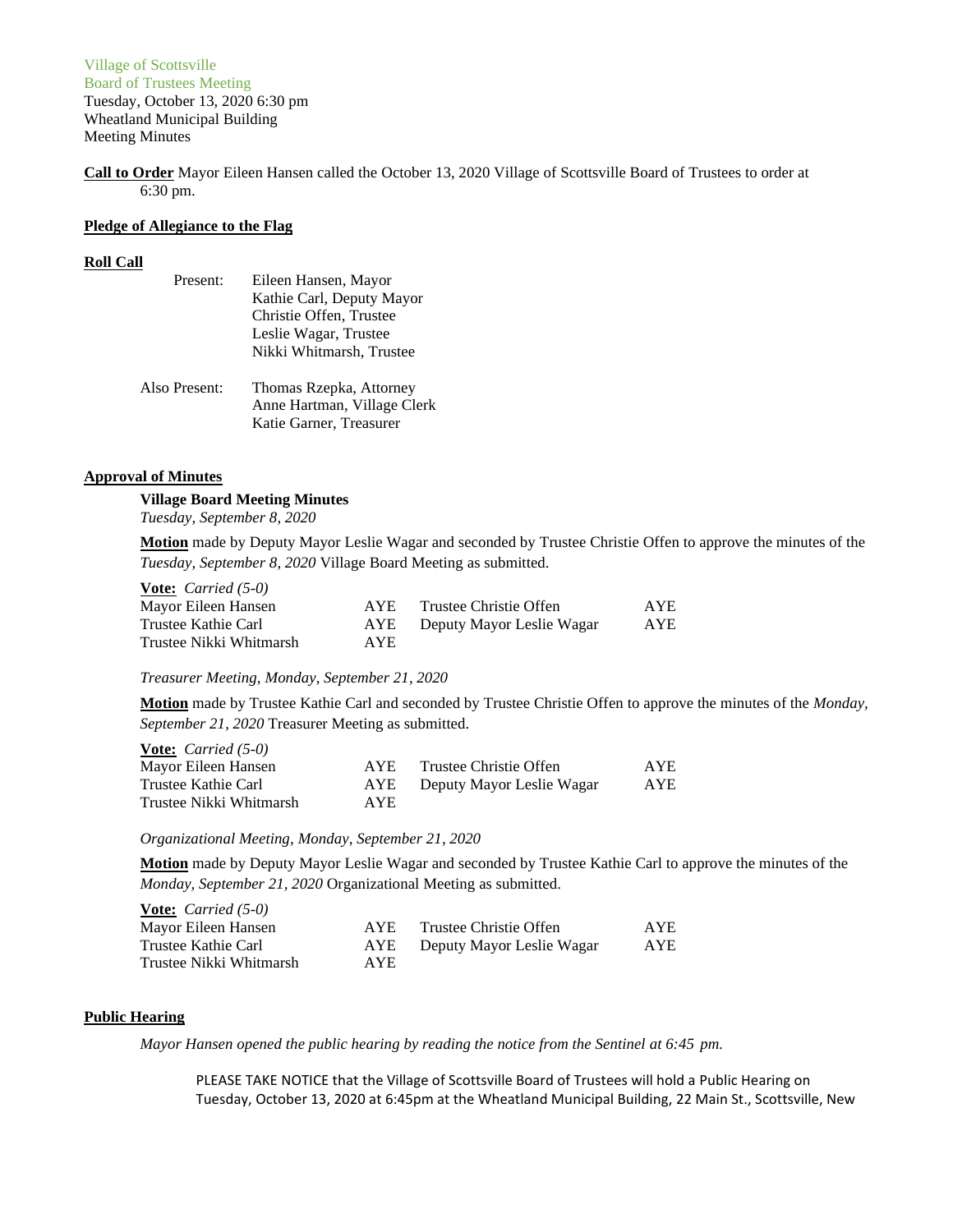York to release monies now on deposit in the Fire Equipment Reserve for the purchase of fire equipment in an amount not to exceed \$25,000.

Social distancing and masking guidelines will be followed.

*Public Comment opened at6:46pm.* Public Comment: No public

*Public Comment closed and Board Comment opened at 6:46pm.* Board Comment:

Trustee Carl asked that this money is for the renewal of the BAN for the radios. Treasurer Garner answered the BAN renewal is up in November, the debt belongs to the Village, the recommendation is to BOND the radios and garbage truck together, one BOND with two debt schedules. Fees for a BOND or BAN are \$5,000-10,000. The Village has enough in the budget to absorb those fees for the Fire District.

*Public Hearing closed at 6:50 pm.*

**Motion** made by Trustee Christie Offen and seconded by Trustee Nikki Whitmarsh to release monies now on deposit in the Fire Equipment Reserve for the purchase of fire equipment in an amount not to exceed \$25,000 to pay down the radio BAN. **Vote:** *Carried (5-0)*

| Mayor Eileen Hansen     | AYE        | Trustee Christie Offen    | <b>AYE</b> |
|-------------------------|------------|---------------------------|------------|
| Trustee Kathie Carl     | AYE        | Deputy Mayor Leslie Wagar | <b>AYE</b> |
| Trustee Nikki Whitmarsh | <b>AYE</b> |                           |            |

### **Public Before the Board**

No public

**Reports - Attorney Thomas Rzepka**

### **Department Reports**

# **Building Inspector/Code Enforcement Officer**

Closed Permits for September 20-022 45 Chili Ave (Fence) 20-027 15 Oakwood Lane (Shed) 20-032 219 Briarwood (Pool) 20-033 5 Genesee St (Furnace) 20-041 84 Main Street (Roof) 20-042 6 Maple St (Roof) 20-022 CooperVision (Pool) 18-042 33 Chili Ave (Pool) 20-036 45 Chili Ave (Deck)

New Permits Issued 20-040 2 Chili Ave (Bathroom Renovation) 20-041 84 Main St (Roof) 20-042 6 Maple (Roof) 20-043 260 Briarwood Lane (Deck) 20-044 11 Scott Crescent (Garage) 20-045 8 Chili Ave (Interior Renovation) 20-046 119 Heather Lane (Generator)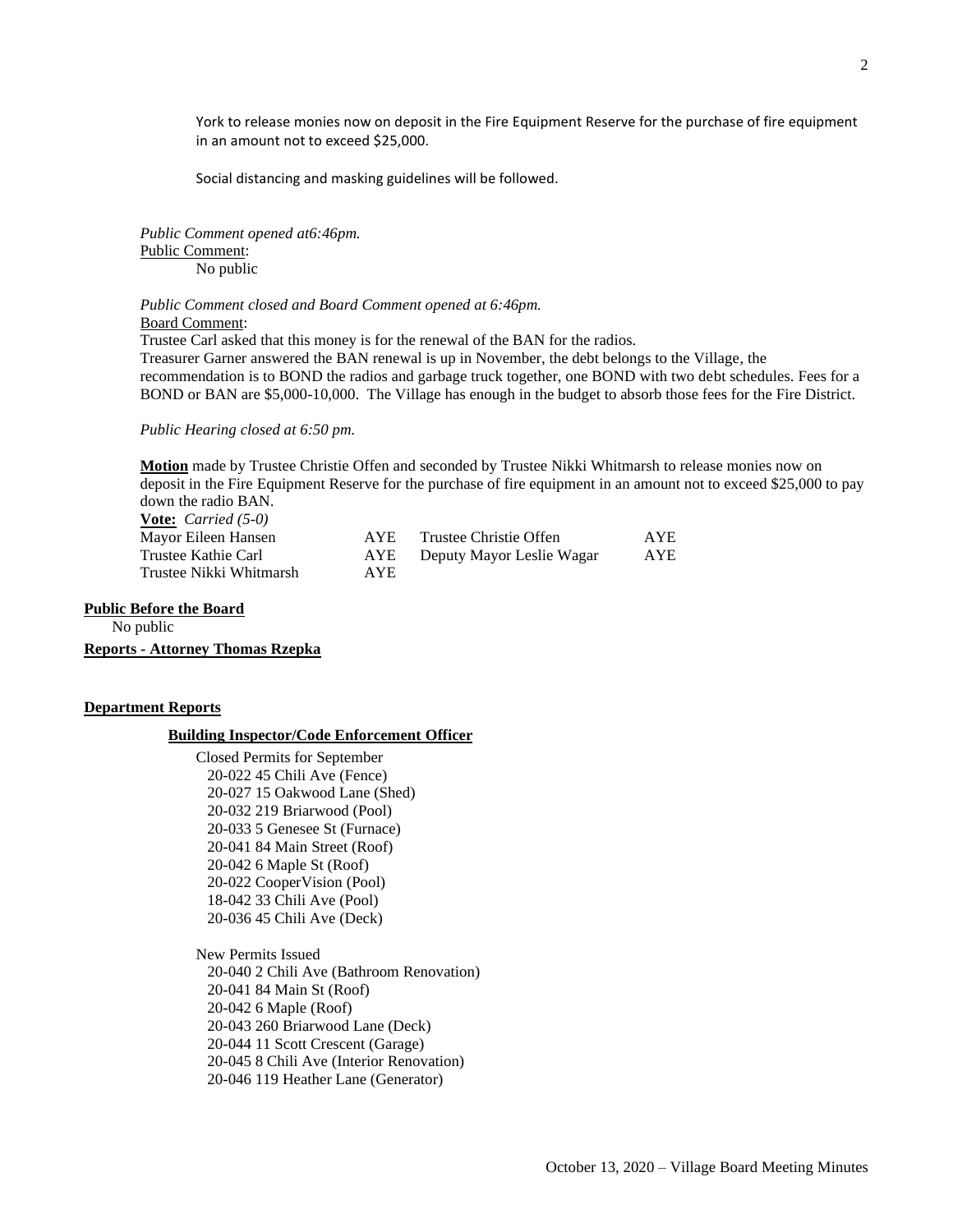Code Enforcement:

Parking along Main Street has been quiet, and no complaints have been forwarded to my office. Few lawn complaints have been issued

Wyvil Ave has a snake infestation and a few complaints have been made. The race had been cleaned out this summer, possible cause for this issue. DEC has been notified about some compost piles along the race, they will be looking into that and getting back to me.

Letter to Garage on Rochester St, Cars parked to close to property line and fence so homeowner cannot clean up his property

Fire Marshall:

Open burning complaints within the village. I have some addresses where this is happening and have spoken with the homeowners. A letter about what the can or cannot burn will be in the Newsletter coming up.

The Motorcycle club ongoing debate, the club president is sending in their National Ministry registration to prove it is a church and not a private club so a special permit will not be required per code.

#### **DPW – Ken Bohn & Todd Schwasman**

Leaf pick up Vandalism at Johnson Park Tore down the chain link fence Graffiti Garbage thrown around Neighbor reported and spoke to sheriff, got a partial license plate number Skating rink is not the right materials for this area, hard to keep it working with mild winters Make it smaller and put in a liner

# **Treasurer – Katie Garner**

*Treasurer's Report*

Treasurer's Report AP Checking Rec Bank Book Activity MM Reserve Accounts AP Check Listing – Prepaids AP Check Listing – Payables thru 10/13/2020 Revenue Report Expense Report

# *Pay Bills:*

**Motion** made by Deputy Mayor Leslie Wagar and seconded by Trustee Kathie Carl to approve payables on the AP Check Register Report through October 13, 2020 and October prepaid bills, with General Payables totaling *\$45,145.99*.

| <b><u>Vote:</u></b> <i>Carried</i> $(5-0)$ |      |                           |            |
|--------------------------------------------|------|---------------------------|------------|
| Mayor Eileen Hansen                        | AYE. | Trustee Christie Offen    | <b>AYE</b> |
| Trustee Kathie Carl                        | AYE  | Deputy Mayor Leslie Wagar | AYE        |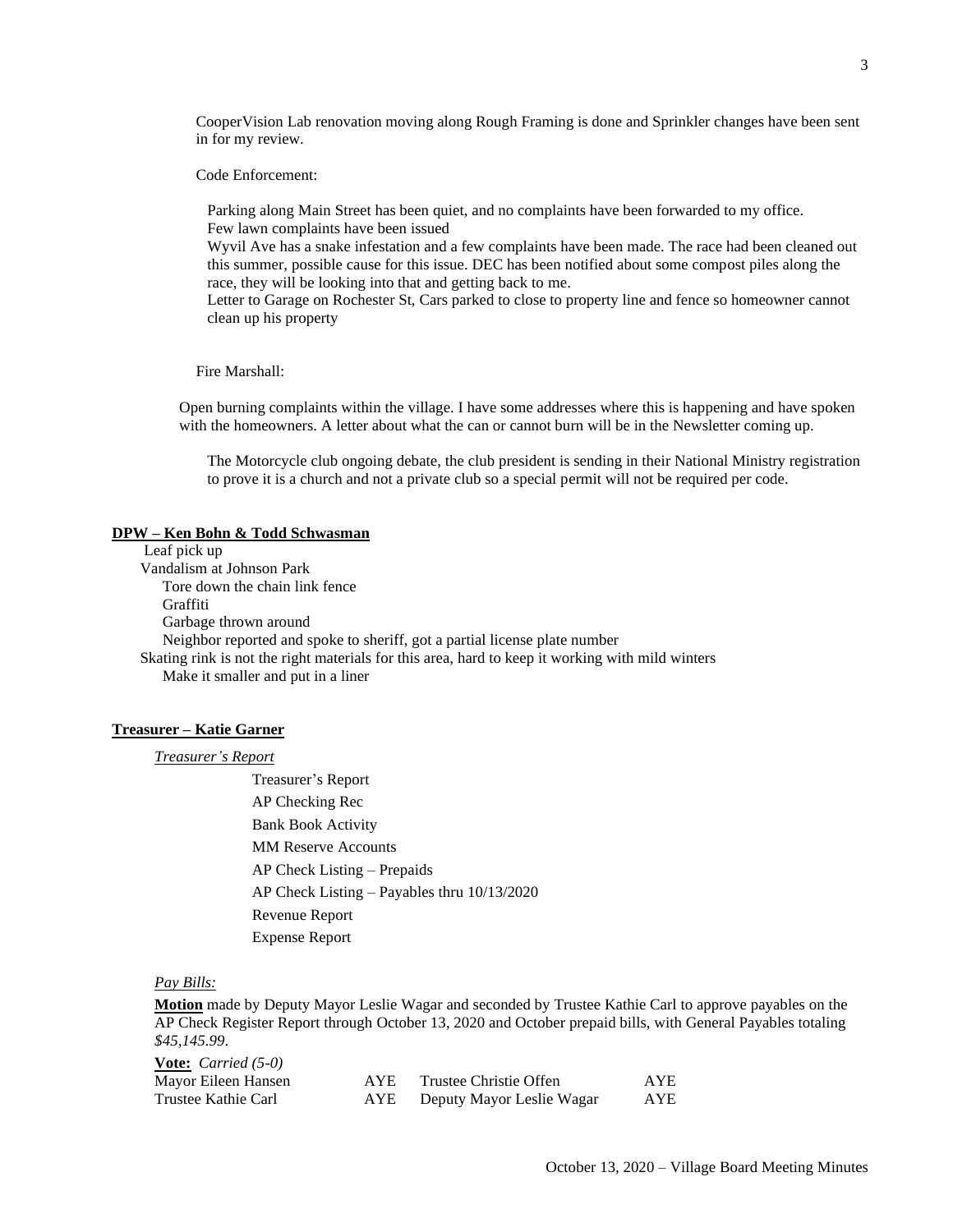### *No Budget Transfer, Amendments or Resolutions*

*Updates:*

CDBG (Community Development Block Grant) gathering all documentation needed for reimbursement submission

Received payment from Town for fire service thru 08/31/2020 \$23,333.34

Received BOND paperwork for garbage truck and fire radios.

Old garbage truck going to auction soon

Forestry Board overspent because we are still waiting on reimbursement from the DEC grant. Sidewalks overspent because of increase in materials for the sidewalk project. Drainage overspent because of additional projects.

# **Designating Depository Signers**

**Motion** made by Trustee Christie Offen and seconded by Trustee Nikki Whitmarsh to remove Kathleen Carl as a signer on the Canandaigua National Bank accounts because she no longer holds the position of Deputy Mayor and designate the new Deputy Mayor, Leslie Wagar as a signer on the Canandaigua National Bank accounts.

| <b>Vote:</b> Carried (4-0-1 Abstention) |                |                           |            |
|-----------------------------------------|----------------|---------------------------|------------|
| Mayor Eileen Hansen                     | AYE.           | Trustee Christie Offen    | <b>AYE</b> |
| Trustee Kathie Carl                     | <b>ABSTAIN</b> | Deputy Mayor Leslie Wagar | AYE        |
| Trustee Nikki Whitmarsh                 | AYE.           |                           |            |

## **Clerk – Anne Hartman**

*Park Permits* Hold off rental until spring

**Vote:** *Carried (4-0-1 Abstention)*

*Unpaid Taxes* will be sent to the County for payment on November 1

# **Trustee Reports:**

Deputy Mayor Leslie Wagar – Communications – working on redeveloping the website, Katie contacted our current provider, and he came back with a lower price, Leslie will contact the Pennysaver and Genesee Valley Marketing for more options.

Trustee Christie Offen – DPW and Forestry Board – Both great bunch of people. Briarwood drainage project looks great, it was a lot of work, before budget time recommend Board members go up to the DPW get a tour and see what a great job they all do, they worked together on our late Arbor Day planting trees in the triangle on Rochester and the Sage Marlowe House.

Trustee Nikki Whitmarsh – Planning Board/Zoning Board of Appeals – Attended a remote meeting, they want to change the times of meeting, ZBA meeting (as needed) start at 7pm and PB immediately following.

Trustee Kathie Carl – Finance – will get together with Treasurer and Fire District Treasurer to make the transition

# **Mayor's Reports - Eileen Hansen**